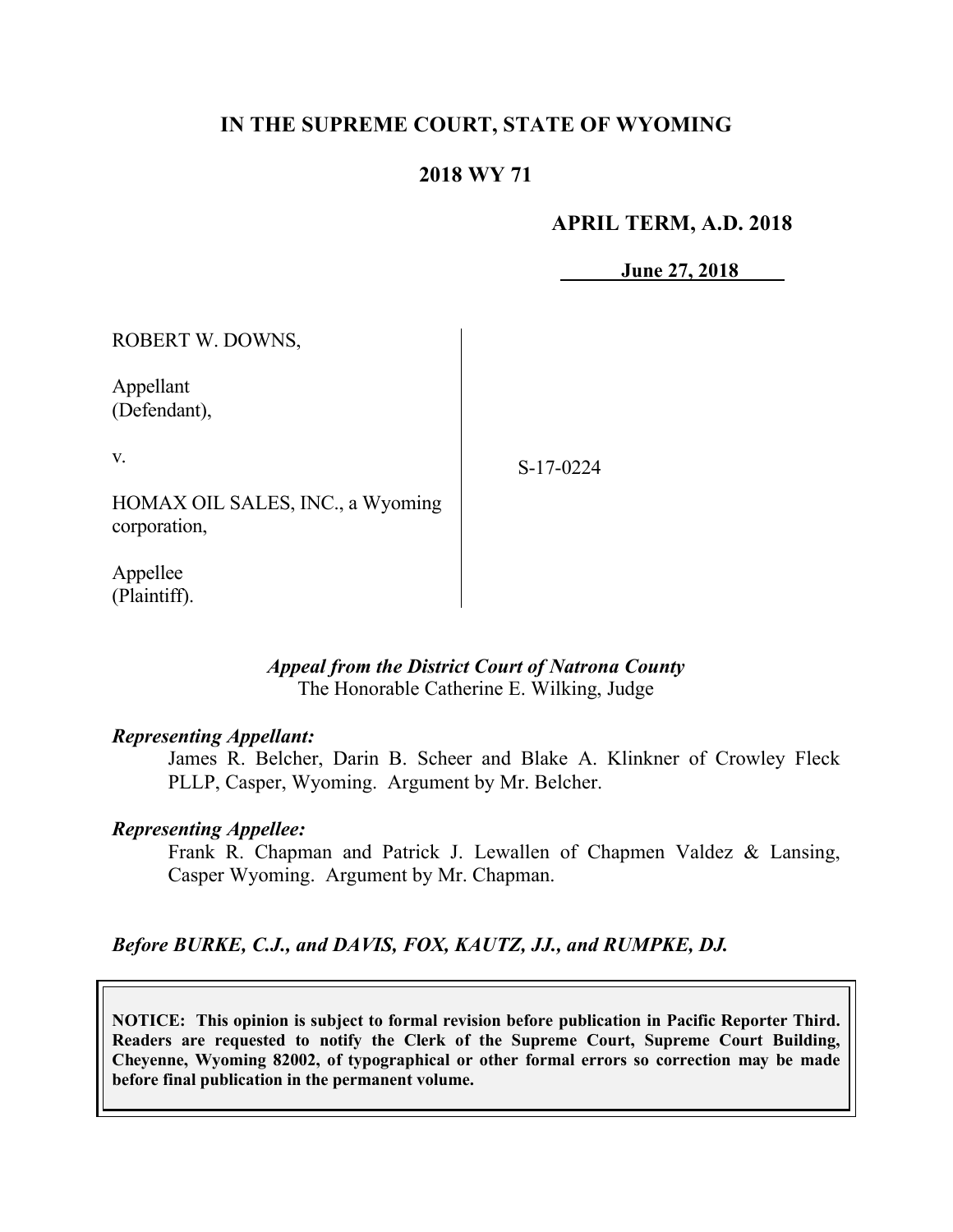# **KAUTZ, Justice.**

[¶1] Appellee Homax Oil Sales, Inc. filed suit against Appellant Robert W. Downs, claiming he and his daughter had improperly interfered with Homax's business relationship with RKI Exploration & Production. After a bench trial, the district court granted judgment in favor of Homax.

[¶2] On appeal, Mr. Downs claims the district court abused its discretion by allowing Homax to present damages evidence that was not properly disclosed during discovery and improperly awarded damages to Homax. We conclude Homax violated its duty under W.R.C.P. 26 to provide its computation of damages and the documents supporting its damages claim to Mr. Downs, and the district court abused its discretion by admitting Homax's damages evidence at trial. We also conclude the district court's finding on damages was clearly erroneous. Consequently, we reverse the district court's judgment in favor of Homax and direct that judgment be entered in favor of Mr. Downs on Homax's claims.

## **ISSUES**

[¶3] Although the parties present several issues related to the district court's damages award, the following issues are dispositive:

- 1. Whether the district court abused its discretion by admitting Homax's damages evidence at trial.
- 2. Whether the district court's damages award was supported by the evidence.

# **FACTS**

[¶4] Mr. Downs owns a ranch in Converse County, Wyoming, which is the site of oil and gas development activities. Mr. Downs' daughter, Amanda Horr, works on the ranch. RKI had oil and gas operations on the Downs Ranch and entered into a surface use agreement with Mr. Downs. RKI contracted with landman, Adam Hughes, to act as its liaison with landowners, including Mr. Downs.

[¶5] Homax sells refined petroleum products such as gasoline, diesel and lubricants. Prior to the events in question, Homax delivered petroleum products to RKI's operations on the Downs Ranch approximately three times per week. RKI and Homax did not, however, have an agreement that required RKI to continue to purchase petroleum products from Homax.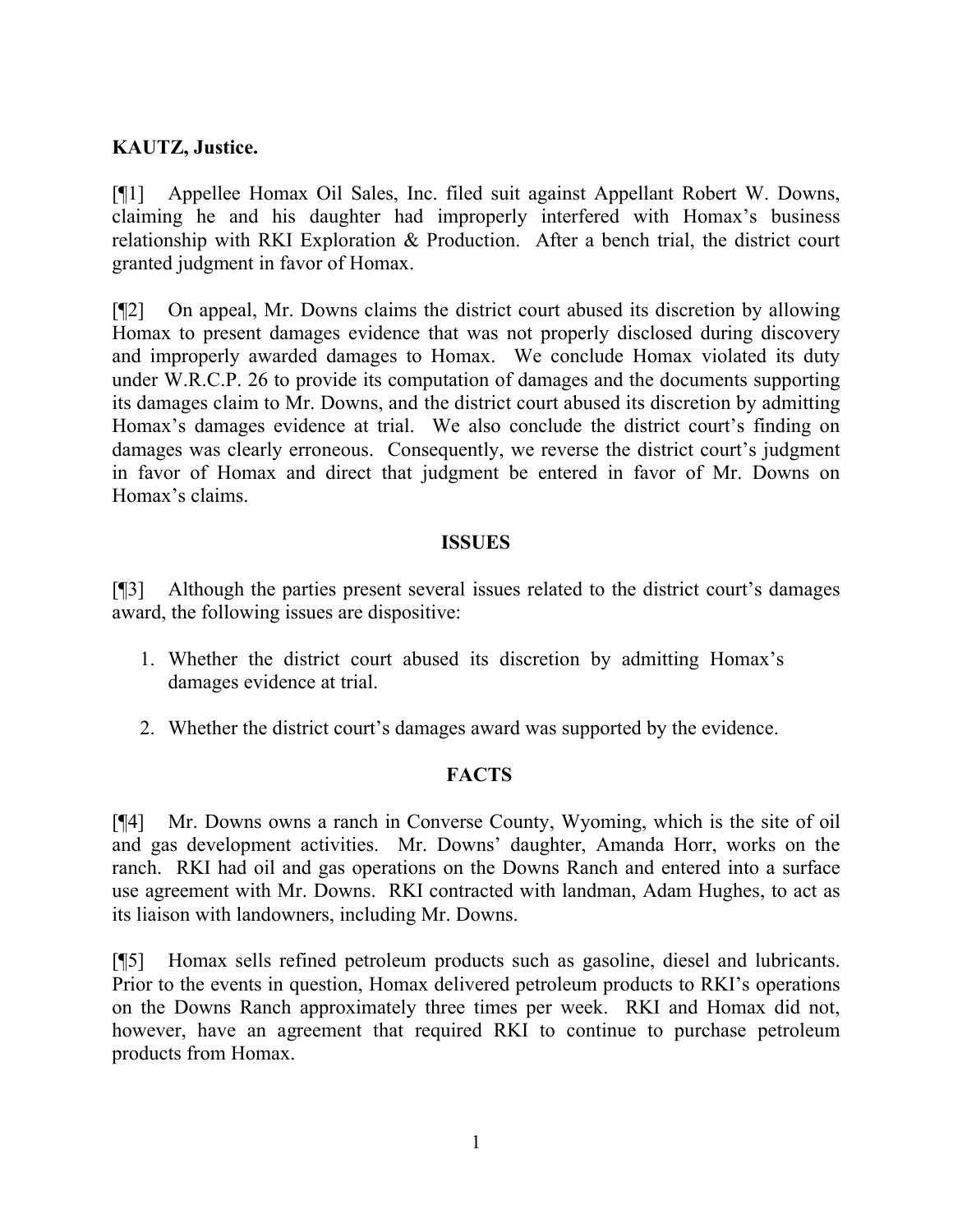[¶6] On March 23, 2015, a Homax fuel truck drove on a private road within the Downs Ranch, without permission or other authority to do so. Ms. Horr was in Casper, Wyoming, that day, so Mr. Downs told her to go to Homax's office and give it a bill for trespassing on Downs Ranch. Ms. Horr purchased an invoice book, filled out a trespass bill for \$1,500, and went to Homax's office to present the bill. Darin Homer, the president of Homax, refused to pay the bill. According to Mr. Homer, Ms. Horr stated that his refusal would affect Homax's business with RKI.

[¶7] After leaving Homax's office, Ms. Horr called Mr. Hughes and told him that she had been treated rudely by Mr. Homer. Mr. Hughes informed RKI representatives of Ms. Horr's report. Later that day, RKI terminated its business relationship with Homax.

[¶8] Homax filed suit against Mr. Downs, claiming improper interference with Homax's business relationship with RKI. It sought damages for "lost business, punitive damages, attorney's fees, and further relief as the Court deems just and proper, including pre and post judgment interest incurred in the prosecution of this action." Mr. Downs counterclaimed for trespass. The district court's order on the pretrial conference set out deadlines for witness and exhibit lists.

[¶9] During the discovery period, Homax produced to Mr. Downs a one-page document purportedly setting out its damages. The document was a simple two-line accounting spreadsheet showing Homax's monthly gross revenue from RKI, with totals of \$2,162,542.31 for 2014 and \$307,615.21 for 2015. Homax's witness list designated Mr. Homer, Darla Homer, and Peggy Bagner as witnesses on damages, but Homax called only Mr. Homer to testify at trial about its damages. Homax's witness designation provided the following information about Mr. Homer's proposed testimony on damages:

> Mr. Homer has been the President/CEO of Homax Oil Sales, Inc. for 13 years and is involved in all aspects and knowledge of the company. Mr. Homer will testify concerning all facts and allegations made in the Complaint, and all facts concerning the damages Homax Oil Sales has incurred as a result of the actions of Defendant in this matter.

> . . . Mr. Homer will testify that Homax has had no business dealings with RKI after RKI terminated its business with Homax.

> Mr. Homer will testify to the damages in the loss of 2.15 million dollars in revenue in 2014, \$306 [t]housand dollars in revenue in early 2015, the [sic] resulting in 2014 Gross Profit damages of \$345,279 [and] 2015 Gross Profit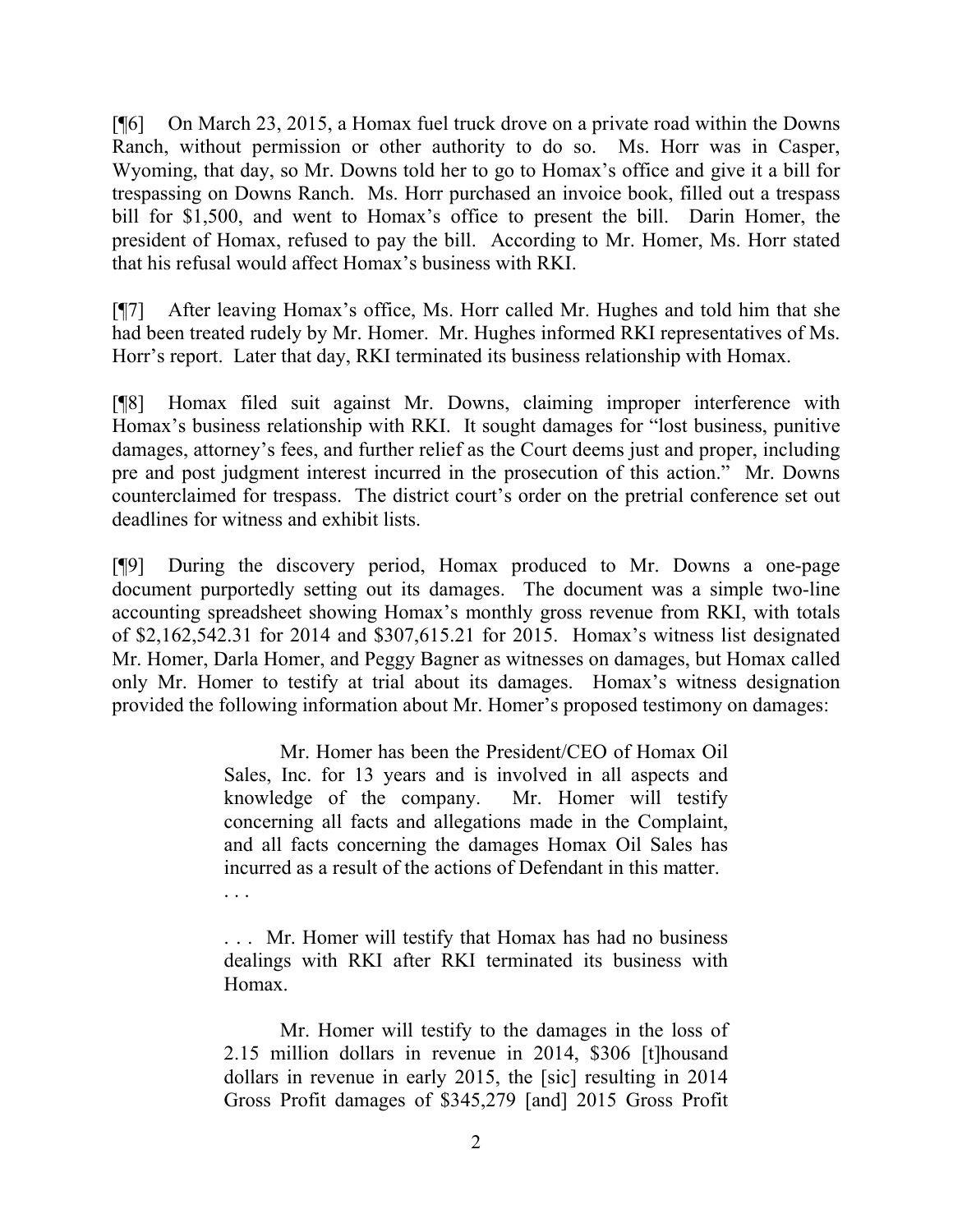damages of \$83,573.00 at the time of termination. Mr. Homer shall testify to the computations, the accounting systems, and all associated computations of damages, including the future.

Mr. Homer shall testify to all the aspects of the attempts to mitigate the damage to Homax Oil Sales, Inc., along with the damage to RKI's successor Devon Energy and their unwillingness to allow Homax Oil Sales[] to provide fuel to locations on Down[s'] property, as before.

[¶10] Mr. Downs filed two motions challenging Homax's damages evidence—a motion for summary judgment based, in part, upon lack of evidence of lost profit damages and a motion in limine for exclusion of damages evidence because Homax failed to comply with the disclosure requirements of Rule 26. After a hearing, the district court denied Mr. Downs' motions.

[¶11] A bench trial was set to begin January 3, 2017. The week before trial, Homax's counsel filed its third amended exhibit list, indicating that Plaintiff's Exhibit 4 was the same one-page document showing its 2014 and 2015 revenue from sales to RKI that had previously been disclosed. Homax provided copies of its exhibits on a CD, and the copy of Exhibit 4 on the CD only contained the previously disclosed single page. On the first day of the scheduled trial, January 3, 2017, Homax's attorney gave Mr. Downs' attorney a folder with its trial exhibits and asked her to stipulate to their admission. In the paper copy, Exhibit 4 contained three pages, although Homax did not amend its exhibit list to reflect the added pages. Apparently without knowing about the additional pages in Exhibit 4, Mr. Downs' attorney stipulated to the admission of Homax's exhibits contained in the folder, including the expanded Exhibit 4. Because Mr. Hughes did not appear pursuant to his subpoena, the trial proceedings were continued until February 14, 2017.

[¶12] During Mr. Homer's testimony at trial, defense counsel realized that Plaintiff's Exhibit 4 contained three pages. The first page was the same revenue information for 2014 and 2015 previously provided by Homax. The two additional pages, one for 2014 and one for 2015, were each titled "Customer Inquiry" and listed RKI as the customer. The pages contained tables showing, for each month, "Sales," "Costs of Sales," "Profit %," "Profit \$," "Cash Recvd," and "No. Invcs."

[¶13] Plaintiff's counsel claimed that he told defense counsel that he had "added a couple in there for foundation on damages." Defense counsel "vehemently" denied that Homax's counsel had informed her that he had added pages to the stipulated exhibits.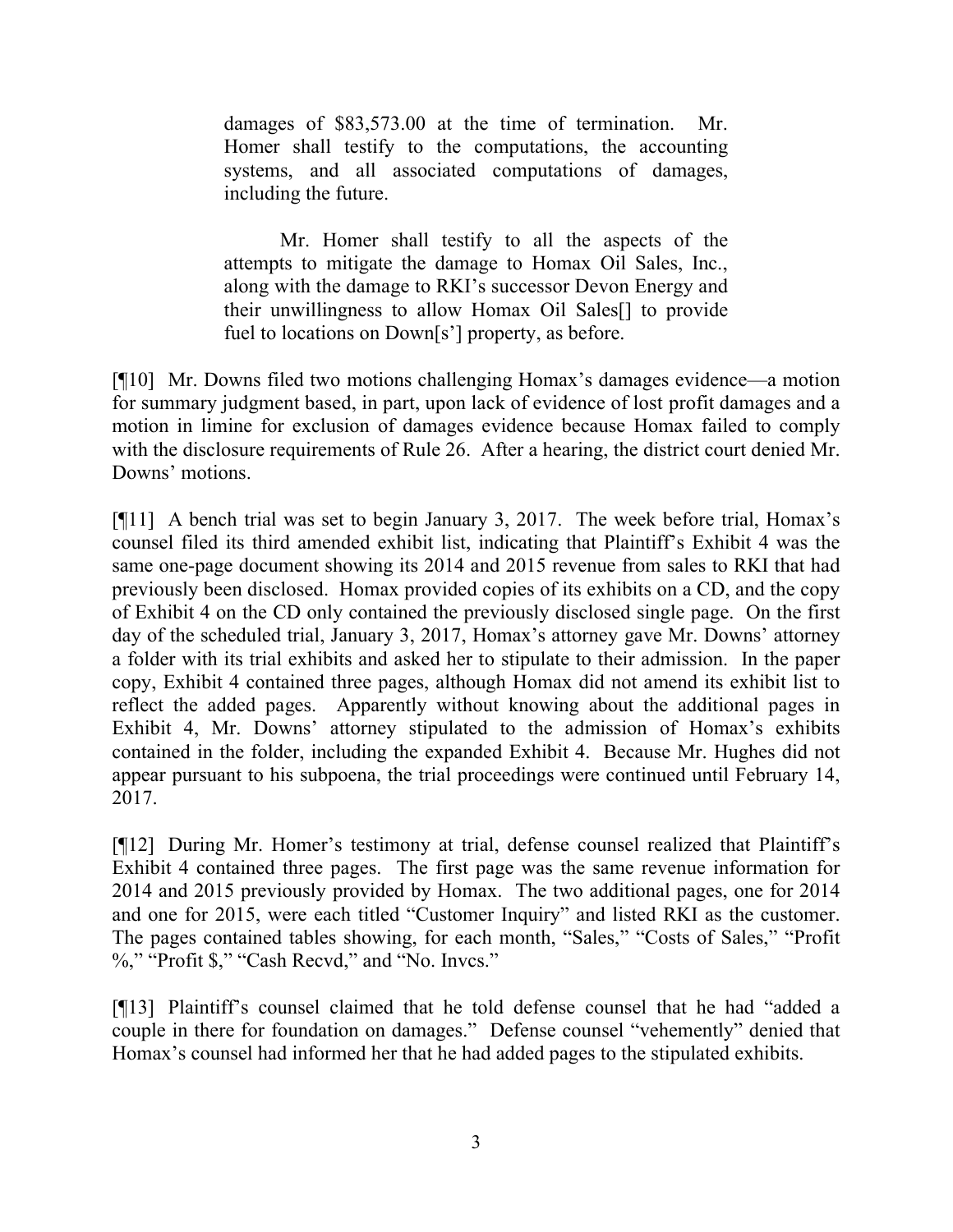[¶14] Mr. Downs' attorney objected to admission of the extra pages and Mr. Homer's testimony about the information contained in those pages. The district court allowed Mr. Homer to testify about all three pages in Exhibit 4 because defense counsel had stipulated to the exhibit, although she was apparently unaware of the additional pages. Mr. Homer testified that Exhibit 4 showed "gross revenue" and "gross profit" from RKI for each month in 2014 and 2015. Homax's counsel then questioned Mr. Homer about Homax's net losses:

> Q. So have you calculated your losses, financial losses, from the time you were run off of RKI till [sic] today?

A. Yes, I have.

Q. And what is that amount?

A. It's \$330,000 of net income.

According to Mr. Homer, the \$330,000 figure represented lost net profits of \$132,000 for 2015, \$176,000 for 2016, and \$22,000 for the beginning of 2017. He estimated future net profit losses from losing RKI's business at \$176,000 per year.

[¶15] Defense counsel objected to Mr. Homer's testimony about net profits or income because only gross profit was disclosed in Mr. Homer's witness designation and the documents. The district court overruled the objection, concluding Mr. Homax's witness designation was sufficiently broad to include his testimony about net income.

[¶16] On cross examination, Mr. Homer explained that Homax's gross profit from sales to RKI in 2014 and 2015 was shown on pages two and three of Exhibit 4 and gross profit was calculated by deducting the "costs of goods" from total sales. He also stated that gross profit differs from net profit. To calculate net profit, Mr. Homer testified that "all associated expenses" had to be deducted from gross profit. He testified that he had not produced a list of "all associated expenses" to the defense because he was "never asked for it." Mr. Homer identified what he believed to be "associated expenses" as wages, utilities, truck expenses, advertising, bank charges, cash over short, credit card fees, insurance, laundry and uniform expenses, lease expense, office expense, and payroll tax expense.

[¶17] When asked about the specific expenses incurred by Homax for its business with RKI, Mr. Homer admitted that he did not have that information. Instead, he explained that he had calculated Homax's net profit by applying "a gross profit to net income percentage" for Homax's entire Douglas, Wyoming operation. Mr. Homer also said that he did not believe Mr. Downs "would be liable for gross profit." Defense counsel asked Mr. Homer whether he was reading from a document when listing the various expenses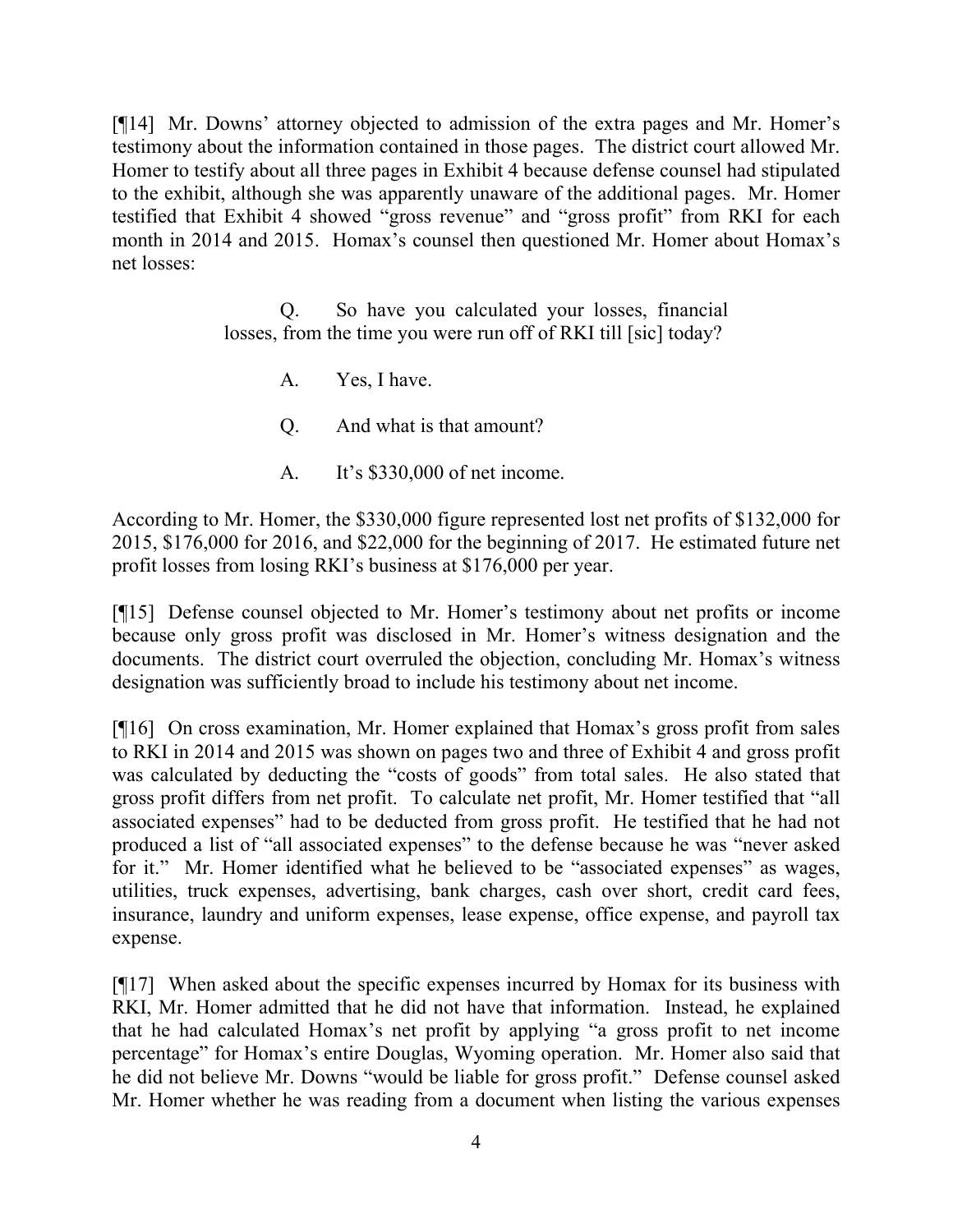that had to be deducted from gross profit to arrive at net profit. He admitted that he was testifying from some additional spreadsheets, that had never been disclosed to Mr. Downs, because he could not remember the numbers. Mr. Homer's testimony was the only evidence Homax presented about computation of damages.

[¶18] After the trial, the district court granted Homax a judgment of \$250,000 for Mr. Downs' tortious interference with prospective contractual relation. It explained that it was awarding damages of \$25,000 per month for ten months. The district court referenced the numbers set out in Exhibit 4 in its decision. The ten-month period was based upon testimony from one of Homax's employees as to when RKI's interests in Converse County had been acquired by Devon Energy. The district court found that Homax has ongoing business relationships with Devon Energy in other parts of Wyoming. However, Devon would not use Homax's services in the Downs Ranch area because of Mr. Downs' directive that Homax not provide fuel on his property. The district court ultimately decided that Homax did not present evidence about the agreements it had with Devon "or the sales or profit of those services that are being provided to Devon. So, [it could not] award any amounts from the time that Devon took over to the present time." The district court also granted Mr. Downs nominal damages of \$10 for his trespass counterclaim. Mr. Downs appealed.

## **STANDARD OF REVIEW**

[¶19] District courts have discretion in determining the admissibility of evidence, controlling discovery, and selecting the proper means of sanctioning a discovery violation. *In re Paternity of HLG,* 2016 WY 35, ¶ 7, 368 P.3d 902, 904 (Wyo. 2016); *Roemmich v. Roemmich,* 2010 WY 115, ¶ 22, 238 P.3d 89, 95 (Wyo. 2010). "[A]s long as there exists a legitimate basis for the trial court's ruling, that ruling will not be disturbed on appeal." *Wise v. Ludlow,* 2015 WY 43, ¶ 42, 346 P.3d 1, 12 (Wyo. 2015). The appellant bears the burden of demonstrating the district court abused its discretion. *Id.* 

[¶20] When the district court conducts a bench trial and issues findings of fact and conclusions of law, we review its factual findings for clear error and its conclusions of law *de novo*. *Jackman Constr., Inc. v. Rock Springs Winnelson Co.,* 2016 WY 118, ¶ 13, 385 P.3d 311, 316 (Wyo. 2016) (citing *Wimer v. Cook,* 2016 WY 29, ¶ 9, 369 P.3d 210, 215 (Wyo. 2016)).

> The factual findings of a judge are not entitled to the limited review afforded a jury verdict. While the findings are presumptively correct, the appellate court may examine all of the properly admissible evidence in the record. Due regard is given to the opportunity of the trial judge to assess the credibility of the witnesses, and our review does not entail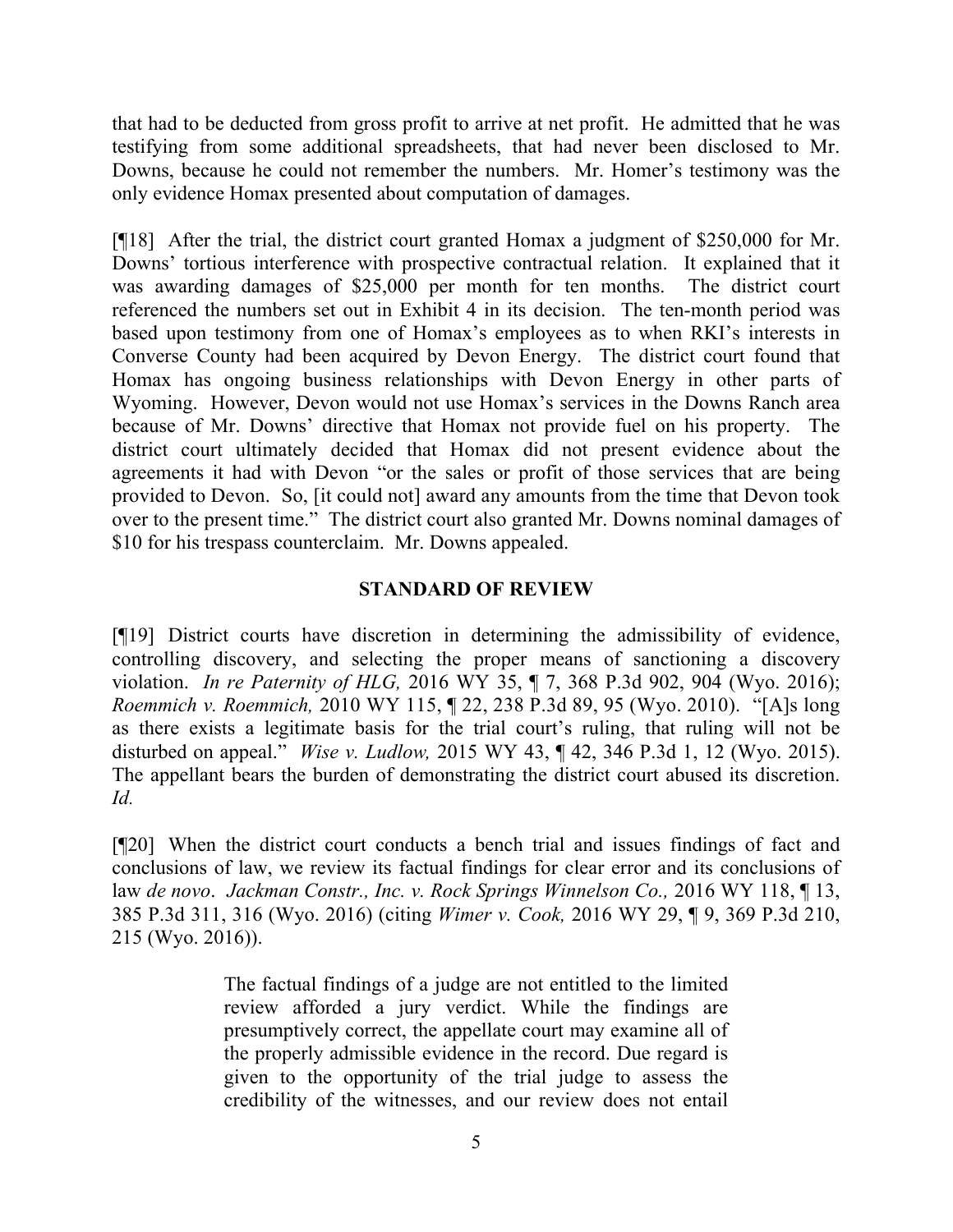reweighing disputed evidence. Findings of fact will not be set aside unless they are clearly erroneous. A finding is clearly erroneous when, although there is evidence to support it, the reviewing court on the entire evidence is left with the definite and firm conviction that a mistake has been committed. "'We assume that the evidence of the prevailing party below

is true and give that party every reasonable inference that can fairly and reasonably be drawn from it."

*Shriners Hospitals for Children v. First Northern Bank of Wyoming,* 2016 WY 51, ¶ 27, 373 P.3d 392, 403 (Wyo. 2016) (quoting *Wimer,* ¶ 9, 369 P.3d at 215 (other citations omitted)).

#### **DISCUSSION**

#### **A. Tortious Interference with Prospective Contractual Relation**

[¶21] This Court adopted the general description of tortious interference with a prospective contractual relation from Restatement (Second) of Torts § 766B (1979, updated 2018):

> One who intentionally and improperly interferes with another's prospective contractual relation (except a contract to marry) is subject to liability to the other for the pecuniary harm resulting from loss of the benefits of the relation, whether the interference consists of

> (a) inducing or otherwise causing a third person not to enter into or continue the prospective relation or

> (b) preventing the other from acquiring or continuing the prospective relation.

*Ahrenholtz v. Laramie Economic Development Corp.,* 2003 WY 149A, ¶ 17, 79 P.3d 511, 515 (Wyo. 2003) (as amended on rehearing) (citing *Birt v. Wells Fargo Home Mortgage, Inc.*, 2003 WY 102, ¶ 71, 75 P.3d 640, 663 (Wyo. 2003)). The specific elements of a claim for tortious interference with contract or prospective contractual relation are:

> (1) The existence of a valid contractual relationship or business expectancy; (2) knowledge of the relationship or expectancy on the part of the interferer; (3) intentional and improper interference inducing or causing a breach or termination of the relationship or expectancy; and (4)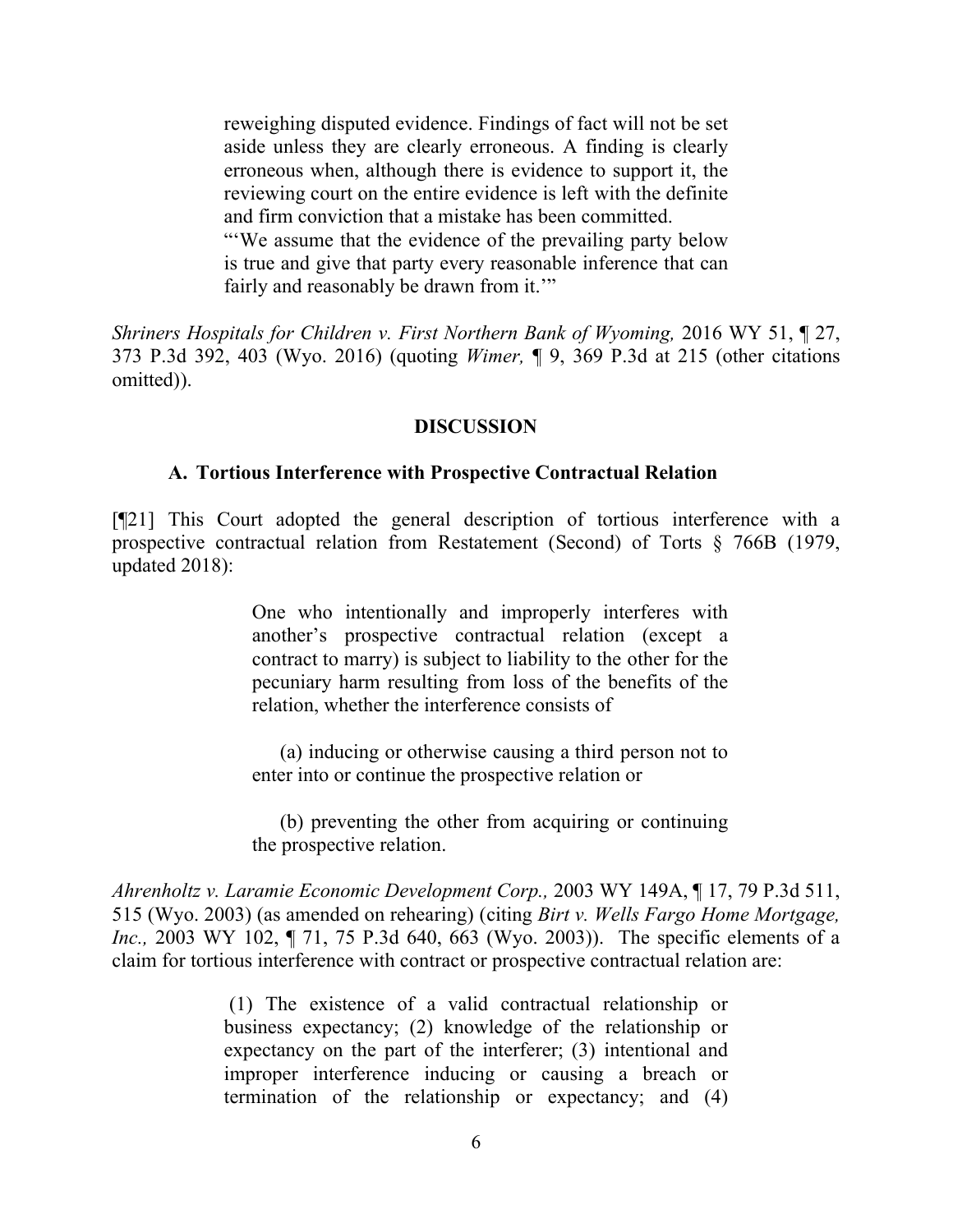resultant damage to the party whose relationship or expectancy has been disrupted.

*Gore v. Sherard,* 2002 WY 114, ¶ 13, 50 P.3d 705, 710 (Wyo. 2002) (quoting *Fremont Homes, Inc. v. Elmer,* 974 P.2d 952, 955 n.1 (Wyo. 1999)). *See also Sheaffer v. State ex rel., University of Wyoming,* 2009 WY 19, ¶ 51, 202 P.3d 1030, 1044 (Wyo. 2009).

[¶22] Damages for tortious interference with prospective contractual relation include the damaged party's lost profits. *Exotex Corp. v. Rinehart,* 3 P.3d 826, 830 (Wyo. 2000). "In tort actions, 'lost profits' means the expected gains from transactions which the injured party expected to complete" had it not been for the tortious interference. *Id.*  (quoting 22 Am.Jur.2d *Damages* § 624 (1988)). Lost profit is a net figure. It is calculated by subtracting the damaged party's necessary costs of doing business from the earnings he lost as a result of the opposing party's improper interference. *See, id. See also*, *Hopper v. All Pet Animal Clinic, Inc.,* 861 P.2d 531, 548 (Wyo. 1993) (addressing lost profit damages for breach of a covenant not to compete). "Calculating the cost and expense of operation is an essential item in the proof of damages in a suit seeking net lost profits." *Hopper,* 861 P.2d at 548. Net lost profit must be proven with a reasonable degree of certainty. *Id.* 

# **B. Disclosure of Damages/Admission of Damages Evidence**

[¶23] Mr. Downs asserts the district court abused its discretion by admitting Homax's damages evidence at trial because Homax did not properly disclose its damages in accordance with Rule 26. At the time the parties were conducting discovery, W.R.C.P.  $26 (2016)^1$  stated, in relevant part:

> *(a) Required disclosures; methods to discover additional matter.*

(1) *Initial disclosures.* Except in categories of proceedings specified in Rule 26 (a)  $(1)$  (E), or to the extent otherwise stipulated in writing or directed by order, a party must, without awaiting a discovery request, provide to other parties: . . .

(B) A copy of, or a description by category and location of, all documents. . . that are in the possession, custody, or control of the party and that the disclosing party may use to support its claims or defenses. . . ;

<sup>&</sup>lt;sup>1</sup> Rule 26 has been since been repealed, re-adopted and amended, but the changes do not affect our analysis in this case.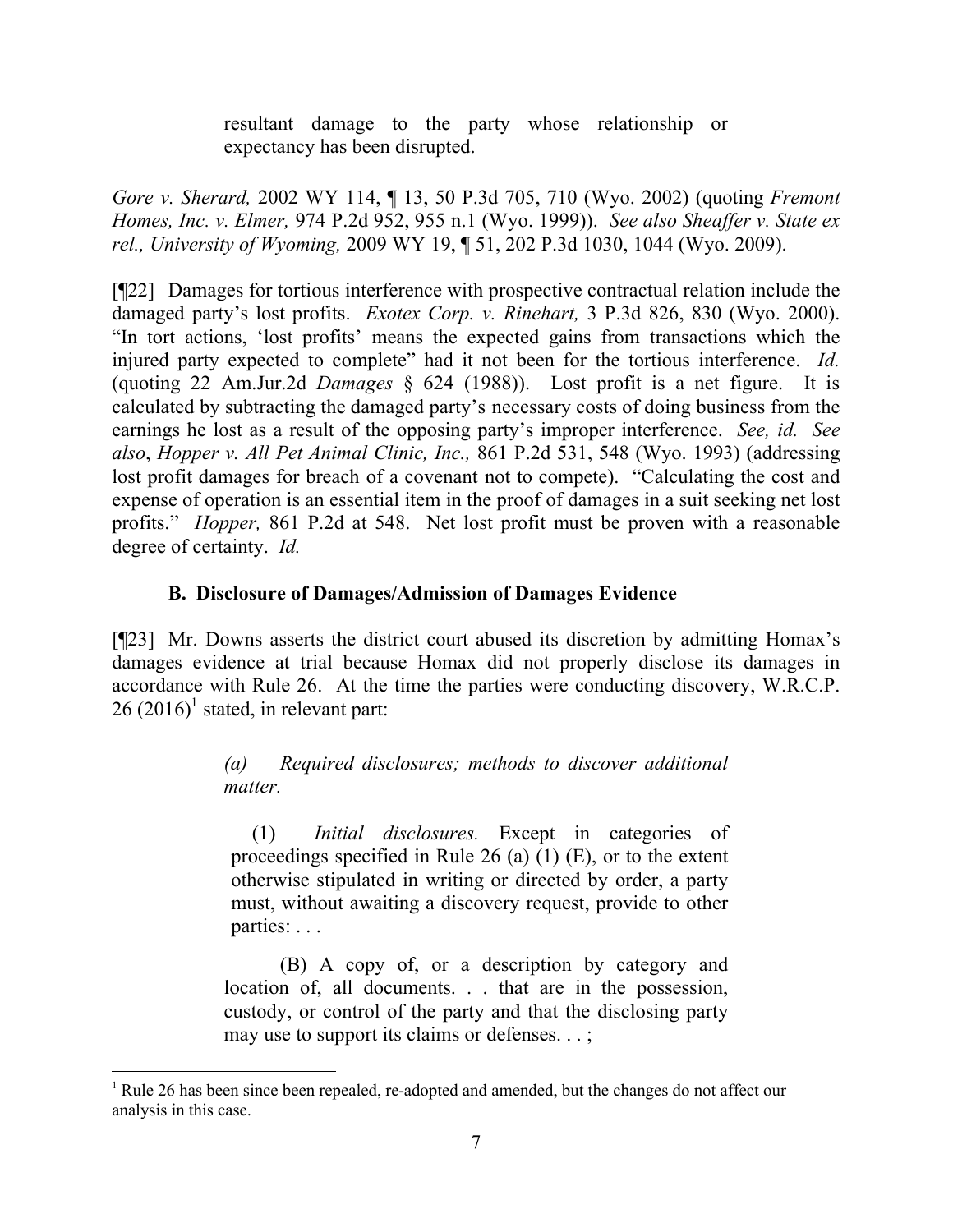(C) A computation of any category of damages claimed by the disclosing party, making available for inspection and copying as under Rule 34 the documents or other evidentiary material, not privileged or protected from disclosure, on which such computation is based.

Unless a different time is set by stipulation in writing or by court order, these disclosures must be made within 30 days after a party's answer is required to be served under Rule  $12(a)[.]$  ...

. . .

[¶24] "Under Rule 26(a)(1)(B) and (C), a party is required to disclose, **without waiting for a discovery request**, all documents which it may use to support its claims and a computation of any category of damages claimed by the party, together with all documents upon which the computation is based." *Dishman v. First Interstate Bank,*  2015 WY 154, ¶ 20, 362 P.3d 360, 367 (Wyo. 2015) (emphasis added). Homax failed to produce a computation of damages and it failed to produce the documents upon which any computation was based. Despite our clear precedent that the proper measure of damages for tortious interference with prospective contractual relation is lost profit, during the discovery period Homax produced to Mr. Downs only a single document with two accounting lines showing its 2014 and 2015 revenue from sales to RKI. While total revenue would be the starting point in computing lost profit, expenses must be deducted to prove lost profits. *See, Hopper, supra. See also, Design Strategies, Inc. v. Davis,* 367 F.Supp.2d 630, 633-34 (S.D.N.Y. 2005) (applying F.R.C.P. 26 and concluding that disclosure of lost gross revenue did not meet the requirement for disclosing lost profits). Rule 26 required Homax to provide its damages computation and the supporting documentation, including information about its expenses.

[¶25] Throughout the district court proceedings, Homax asserted that Mr. Downs was required to request specific information about damages before it had the obligation to provide the computations. That is categorically untrue. Under Rule  $26(a)(1)(B)$  and  $(C)$ (2016), Mr. Downs was entitled to Homax's damages computation and the documents supporting it without making a discovery request. Homax's one-page accounting report showing only total revenue was clearly insufficient.

[¶26] W.R.C.P. 37(c)  $(2016)^2$  governed Homax's discovery violations:

*(c) Failure to disclose; false or misleading disclosure; refusal to admit.*

<sup>&</sup>lt;sup>2</sup> Effective March 1, 2017, Rule 37 was repealed and re-adopted with some changes which do not affect our analysis here.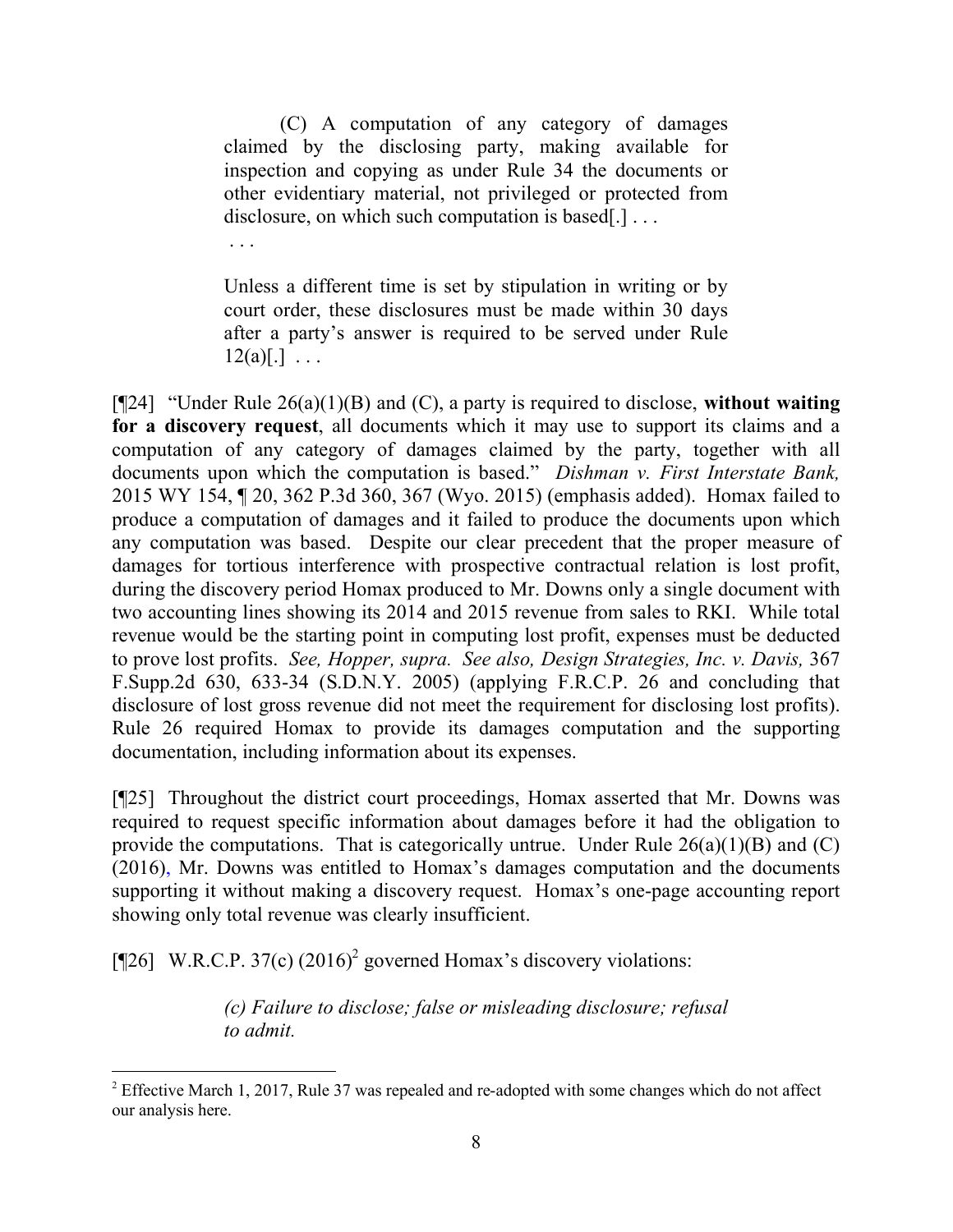(1) A party that without substantial justification fails to disclose information as required by Rule  $26(a)$  or  $26(e)(1)$  or to amend a prior response to discovery as required by Rule  $26(e)(2)$ , is not, unless such failure is harmless, permitted to use as evidence at trial, at a hearing, or on a motion any witness or information not so disclosed. In addition to or in lieu of this sanction, the court, on motion and after affording an opportunity to be heard, may impose other appropriate sanctions.

[¶27] In *Dishman*, ¶ 28, 362 P.3d at 369-70, we stated that W.R.C.P. 37(c)(1) automatically excludes undisclosed evidence. *Id.* (citing Wright & Miller, 8B Fed. Prac. & Proc. Civ. § 2289.1 (3d ed. 2015) (discussing automatic exclusion under the similar F.R.C.P. 37)). Thus, a party who fails to comply with its Rule 26 discovery obligations generally is not permitted to use the undisclosed evidence at trial unless the failure was substantially justified or harmless. *Id.* Additionally, a court may, in its discretion, choose to impose alternative sanctions. Rule 37(c)(1); *Dishman,* ¶ 28, 362 P.3d at 369- 70.

[¶28] The party seeking admission of the evidence has the burden of demonstrating that the failure to disclose it was substantially justified or harmless. *In re Paternity of HLG,* ¶ 25, 368 P.3d at 908; *Black Diamond Energy, Inc. v. Encana Oil & Gas (USA), Inc.,* 2014 WY 64, ¶ 45, 326 P.3d 904, 916 (Wyo. 2014). In *HLG,* ¶¶ 27-28, 368 P.3d at 908-09, we stated that the following factors are relevant in determining whether a party's violation of its discovery responsibilities was harmless:

> (1) whether allowing the evidence would incurably surprise or prejudice the opposing party;

> (2) whether excluding the evidence would incurably prejudice the party seeking to introduce it;

> (3) whether the party seeking to introduce the testimony failed to comply with the evidentiary rules inadvertently or willfully;

> (4) the impact of allowing the proposed testimony on the orderliness and efficiency of the trial; and

> (5) the impact of excluding the proposed testimony on the completeness of the information before the court or jury.

(citations omitted). *See also, Forbes v. Forbes,* 2015 WY 13, ¶¶ 79-89, 341 P.3d 1041, 1062-64 (Wyo. 2015).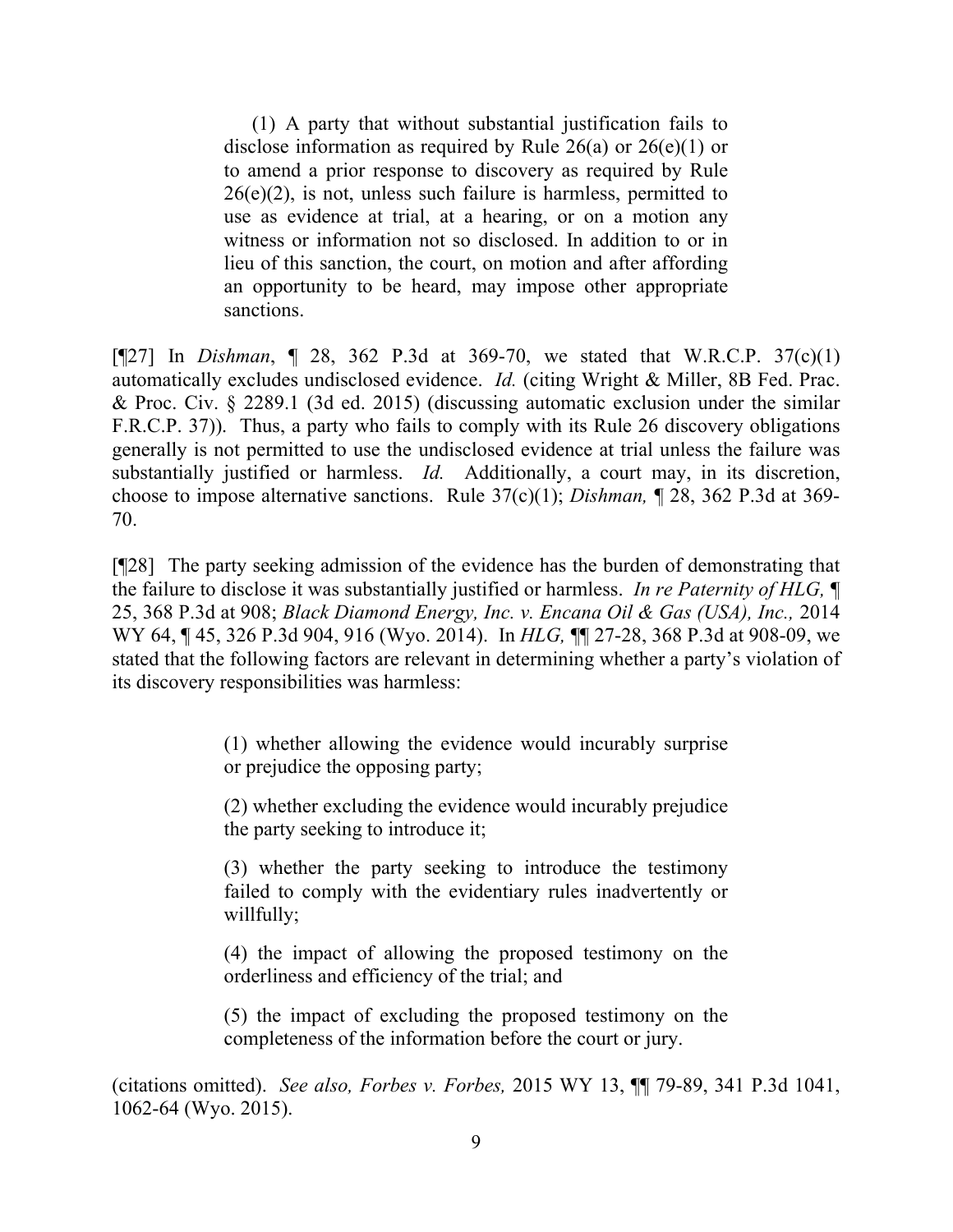[¶29] Given Homax insisted in the proceedings below that it was not required to provide its damages evidence to Mr. Downs because he had not requested it in discovery, it made no effort to establish that its failure was substantially justified or harmless. On appeal, Homax still does not expressly recognize that it violated its discovery obligations and, consequently, does not assert that its failure to provide the information was substantially justified. Although it does not make a specific argument on harmlessness, Homax does cite *Dishman* as supporting the district court's admission of the evidence at trial. In *Dishman,* ¶¶ 25-26, 362 P.3d at 368-69, we concluded that the plaintiff had violated Rule 26 by failing to provide documentation of its attorney fees claim in discovery. However, we concluded the failure was harmless because the information was provided over four days before trial and it was apparent the defendant was sufficiently prepared to challenge the attorney fees request at trial. *Id.,* ¶¶ 29-30, 362 P.3d at 370.

[¶30] The situation in the case at bar is somewhat more complicated. As we explained above, Mr. Downs stipulated to admission of Exhibit 4, which included two pages not previously disclosed. Homax's attorney claimed he told Mr. Downs' attorney that he had "added a couple in there for foundation on damages." Mr. Downs' attorney denied that conversation and pointed out that the Exhibit 4 provided by Homax in its exhibit list just prior to trial did not contain the additional pages. In any event, the district court held that the entire Exhibit 4 was admissible because Mr. Downs' attorney had stipulated to its admission. As Homax points out, our precedent supports enforcing stipulations. *See Jackman Constr., Inc.,* ¶¶ 32-33, 385 P.3d at 320. However, a court may grant relief from a stipulation for various reasons, including fraud, misrepresentation or mistake. 73 Am.Jur.2d *Stipulations* § 13 (2018). We do not need to address the disputed question of whether Mr. Downs' stipulation should have been set aside because Exhibit 4, in its entirety, still did not adequately disclose Homax's damages.

[¶31] The two additional pages provided information about Homax's gross profits from sales to RKI in 2014 and 2015. Mr. Homer testified gross profit is determined by subtracting the costs of goods from total sales. However, net profit, not gross profit, is the proper measure of damages. *Hopper,* 861 P.2d at 548. Evidence about the other expenses which had to be deducted to arrive at a net profit figure was not provided prior to trial. In fact, Mr. Homer testified about those expenses from documents he brought to trial that had never been disclosed to Mr. Downs.

[¶32] Homax violated its obligation under Rule 26 to disclose its computation of lost profits and the documents supporting such computation. Homax does not analyze the factors identified in *HLG, supra,* as relevant in determining whether a discovery violation was harmless. It is Homax's obligation to show harmlessness, so we will not conduct a comprehensive review of each of the factors. However, we note that Homax's discovery violation clearly was not harmless because Mr. Downs was surprised and prejudiced by the undisclosed damages information. He had no idea until Mr. Homer testified at trial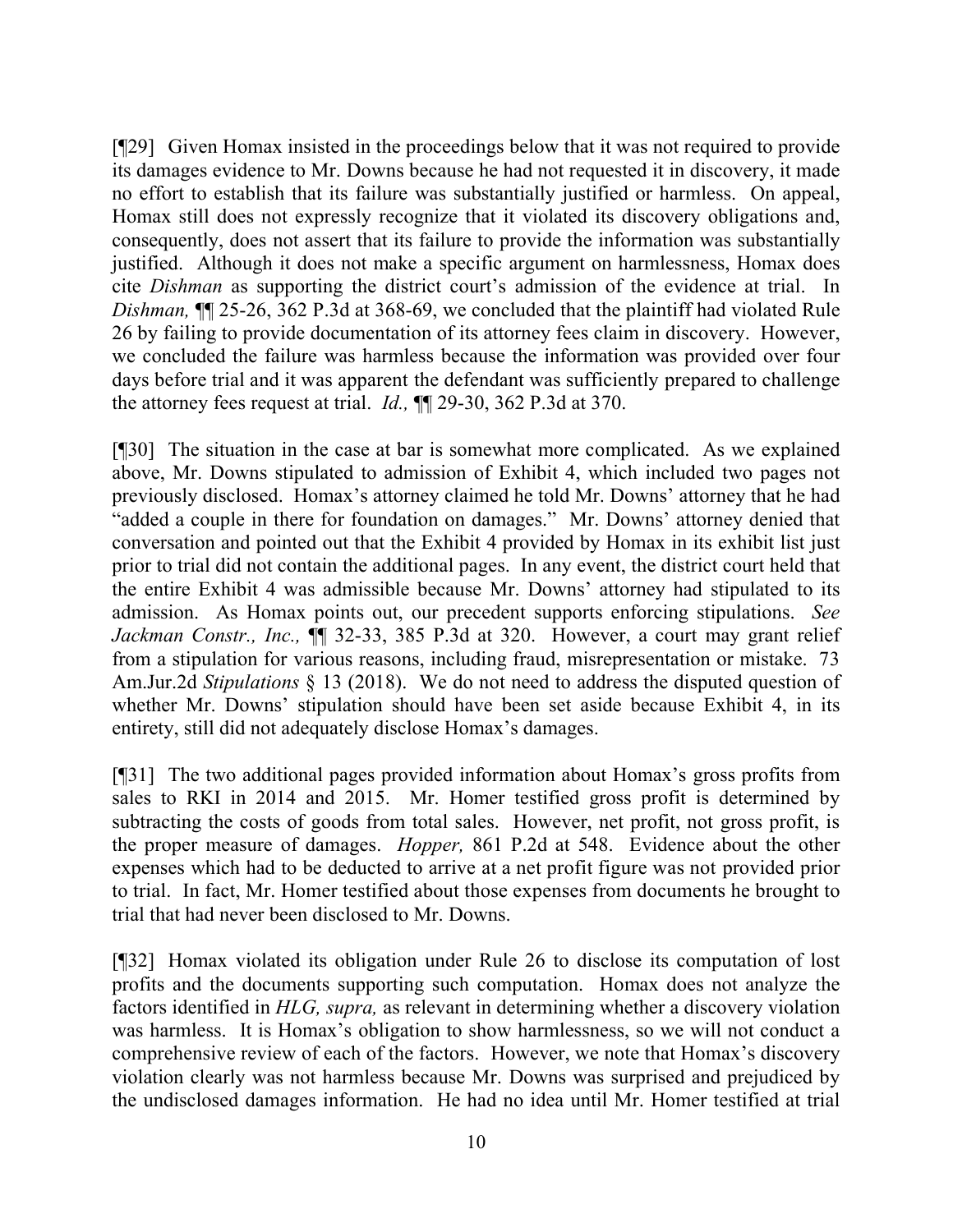the amount of net profit Homax claimed to have lost as a result of his actions. Mr. Downs also did not have any information prior to trial about the expenses that should be deducted from Homax's total revenues from RKI to arrive at net lost profits. Without that information, Mr. Downs had no way to challenge the reasonableness of the expenses or the accuracy of Homax's claimed damages. Thus, pursuant to Rule  $37(c)(1)$ , Homax's damages evidence should not have been admitted at trial, and the district court abused its discretion by allowing Mr. Homer to testify about Homax's lost profits.

[¶33] Homax argues that the district court's damages award can be affirmed because other types of damages are available for tortious interference with prospective contractual relation under Restatement (Second) of Torts § 774A (1979, updated 2018):

> (1) One who is liable to another for interference with a contract or prospective contractual relation is liable for damages for

> (a) the pecuniary loss of the benefits of the contract or the prospective relation;

> (b) consequential losses for which the interference is a legal cause; and

> (c) emotional distress or actual harm to reputation, if they are reasonably to be expected to result from the interference.

[¶34] This Court has never expressly adopted § 774A as the appropriate measure of damages. In *Ahrenholtz,* ¶ 24, 79 P.3d at 517, the appellant urged us to adopt § 774A to allow damages for emotional distress caused by interference with contract or business expectancy. We concluded that the appellant's emotional distress evidence was insufficient as a matter of law and did not expressly determine whether § 774A set out the proper measure of damages in Wyoming.<sup>3</sup> *Id.*,  $\parallel$  25, 79 P.3d at 517-18.

[¶35] We do not need to determine whether to adopt § 774A in this case, either. If Homax was claiming damages other than lost profits, it had the obligation under Rule 26 to disclose the claimed damages and the evidence supporting its claims. Homax's Rule 26 disclosure listed its claimed damages as: \$2,470,157.52 in lost profits and sales; attorney fees; and punitive damages. It did not list the other categories of damages set out in § 774A.

l

<sup>&</sup>lt;sup>3</sup> Historically, this Court has been conservative in recognizing claims for emotional distress damages. *See, e.g*., *Gates v. Richardson,* 719 P.2d 193 (Wyo. 1986); *Larsen v. Banner Health Sys.,* 2003 WY 167, 81 P.3d 196 (Wyo. 2003).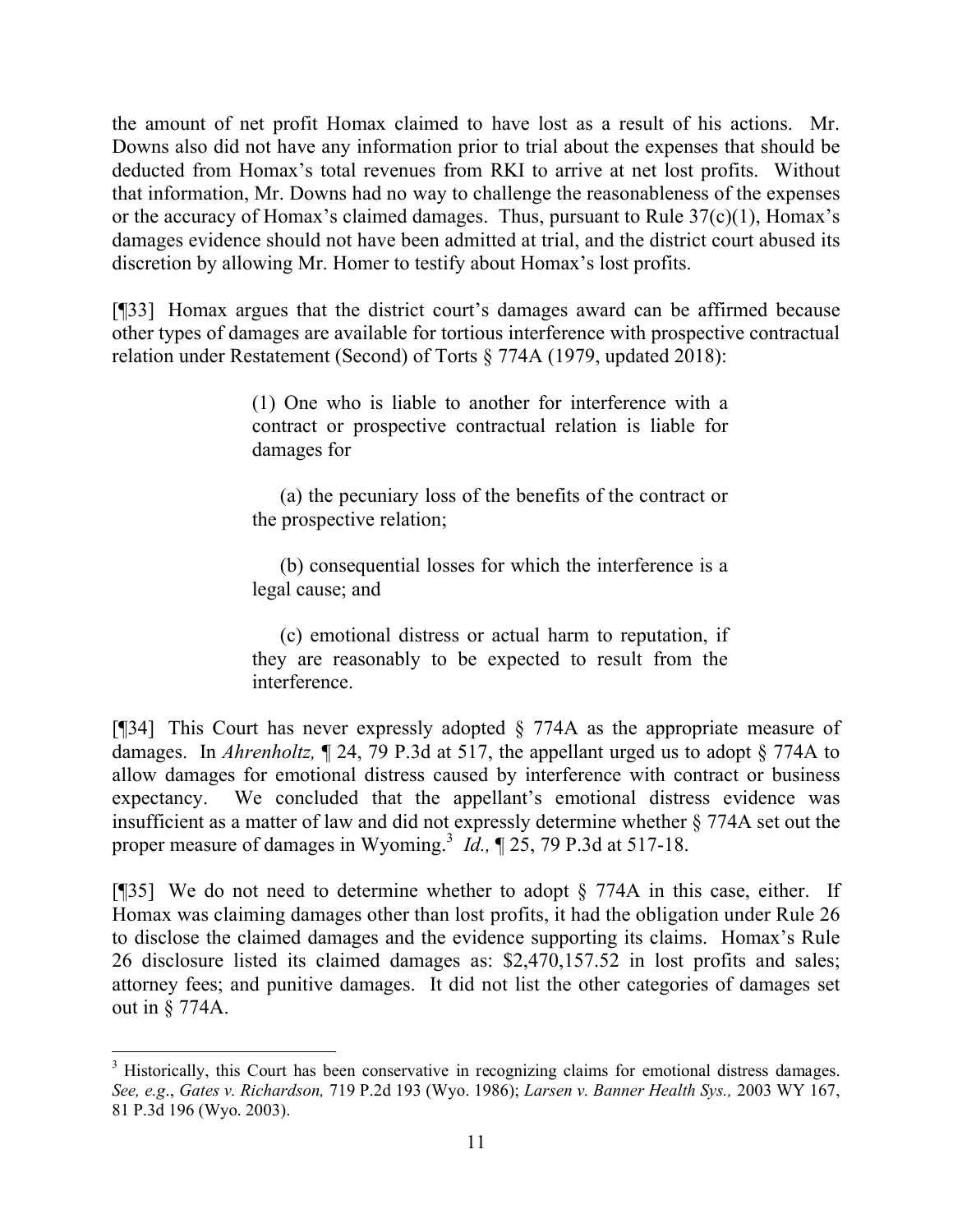[¶36] In its complaint, Homax only requested damages for "lost business, punitive damages, attorney's fees, and further relief as the Court deems just and proper, including pre and post judgment interest incurred in the prosecution of this action." It made no claim for emotional damages or loss of reputation. It is unnecessary for us to decide whether and to what extent § 774A might apply in Wyoming because Homax did not claim these types of damages in its complaint or in its disclosures. Homax cannot now claim that the damages awarded by the district court related these types of damages.

## **C. Damage Award**

 $\overline{a}$ 

[¶37] In general, damages awarded after a bench trial "are reviewed as fact and are not reversed unless clearly erroneous." *Kerbs v. Walck,* 2010 WY 53, ¶ 42, 229 P.3d 974, 983 (Wyo. 2010) (citation omitted). As we stated above, the proper measure of damages for tortious interference with prospective contractual relation is net lost profits. The district court awarded Homax  $$250,000$ , which represented ten months<sup>4</sup> of damages at \$25,000 per month. It relied upon Exhibit 4 to determine the \$25,000 per month figure. However, that exhibit showed only gross profits. Mr. Homer testified to a much smaller amount for Homax's net profit from its business with RKI. Mr. Homer estimated that its business with RKI would generate approximately \$176,000 per year in net profits, which is \$14,666 per month. Consequently, the district court's finding that Homax had lost \$25,000 per month because of Mr. Downs' action was clearly erroneous.

[¶38] Additionally, Mr. Homer's testimony about Homax's net profit from RKI's business did not meet the reasonable certainty standard. *Hopper,* 861 P.2d at 548. He testified that he calculated net profit by using a sixty-two percent (62%) "gross profit to net income percentage" for Homax's entire Douglas operation. He stated that he did not allocate specific expenses associated with RKI's business to determine Homax's net lost profit.

[¶39] In *Hopper,* 861 P.3d at 548, we said that calculating net profit by applying a net profit percentage to gross profits without prorating specific expenses was insufficient to establish net lost profit damages. The description of the damages evidence in *Hopper,*  861 P.2d at 548, closely resembles Homax's method of proving damages in this case:

> . . . All Pet's and Alpine's methods of damage calculation were based on figures for gross profits. In his testimony, Dr.

<sup>&</sup>lt;sup>4</sup> There is evidence in the record that RKI sold its interests to Devon Energy five months, rather than ten months, after RKI terminated its business relationship with Homax. Mr. Downs, therefore, claims the district court's finding that Homax lost ten months of business with RKI was clearly erroneous. Given we conclude that Homax's method of proving its damages was legally insufficient, it is unnecessary for us to examine the accuracy of the district court's finding that Homax's losses extended for ten months.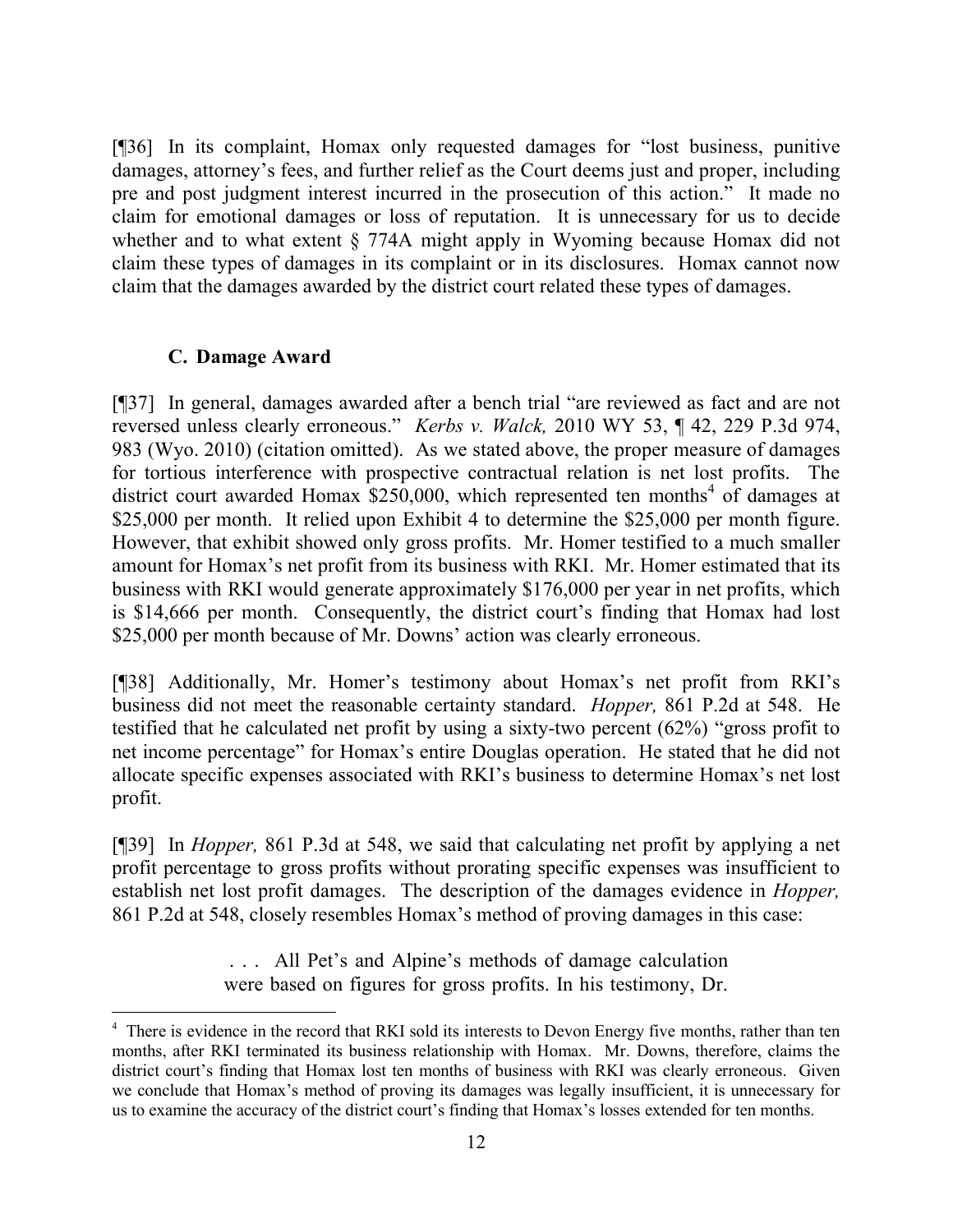Johnson speculated that his net profits from the lost clients would be ninety percent of the gross. ...

The ninety percent net profit assumption defies logic and does not represent any attempt to apply common accounting principles, such as prorating of expenses. The necessary costs of doing business, such as costs of drugs dispensed, accounting charges, staff wages and depreciation on the value of equipment, were never established. Calculating the cost and expense of operation is an essential item in the proof of damages in a suit seeking net lost profits . . . . Without these calculations, All Pet's and Alpine's damage claims fail.

(citation omitted).

[¶40] Homax's net lost profit evidence was similar to that presented in *Hopper.* Mr. Homer calculated an estimated net profit loss using net profit margins based upon its entire Douglas operation without prorating expenses to its business with RKI and without applying any specific expense values. Consequently, even if Homax had not violated the rules of discovery, its lost profits damages evidence would not have met the reasonable certainty requirement. The district court's damages finding was, therefore, clearly erroneous.

[¶41] Furthermore, the trial evidence did not support Homax's claim for the other measures of damage under § 774A. In closing argument, Homax's attorney suggested that the district court double its damages award to account for the other measures of damages in § 774A. First, we know of no principle related to actual damages permitting the trial court to simply "double" other damages in making an award for a category of damages unsupported by any evidence. Second, Homax does not direct us to any evidence of emotional distress, so no award would be appropriate for that measure of damages. Finally, there was no evidence to support any damage award for lost reputation or other consequential damages. Perhaps the evidence that Devon Energy refused to use Homax for its operations in the Downs Ranch area could be viewed as evidence of lost reputation or consequential damages resulting from Mr. Downs' actions; however, the district court specifically found Homax had presented insufficient evidence to support an award for the period after RKI sold its interests to Devon Energy.

# **CONCLUSION**

[¶42] Homax did not comply with its obligation under Rule 26 to disclose the computation of its damages and the documents that supported its damages claim. It failed to demonstrate that its failure was substantially justified or harmless, so Rule